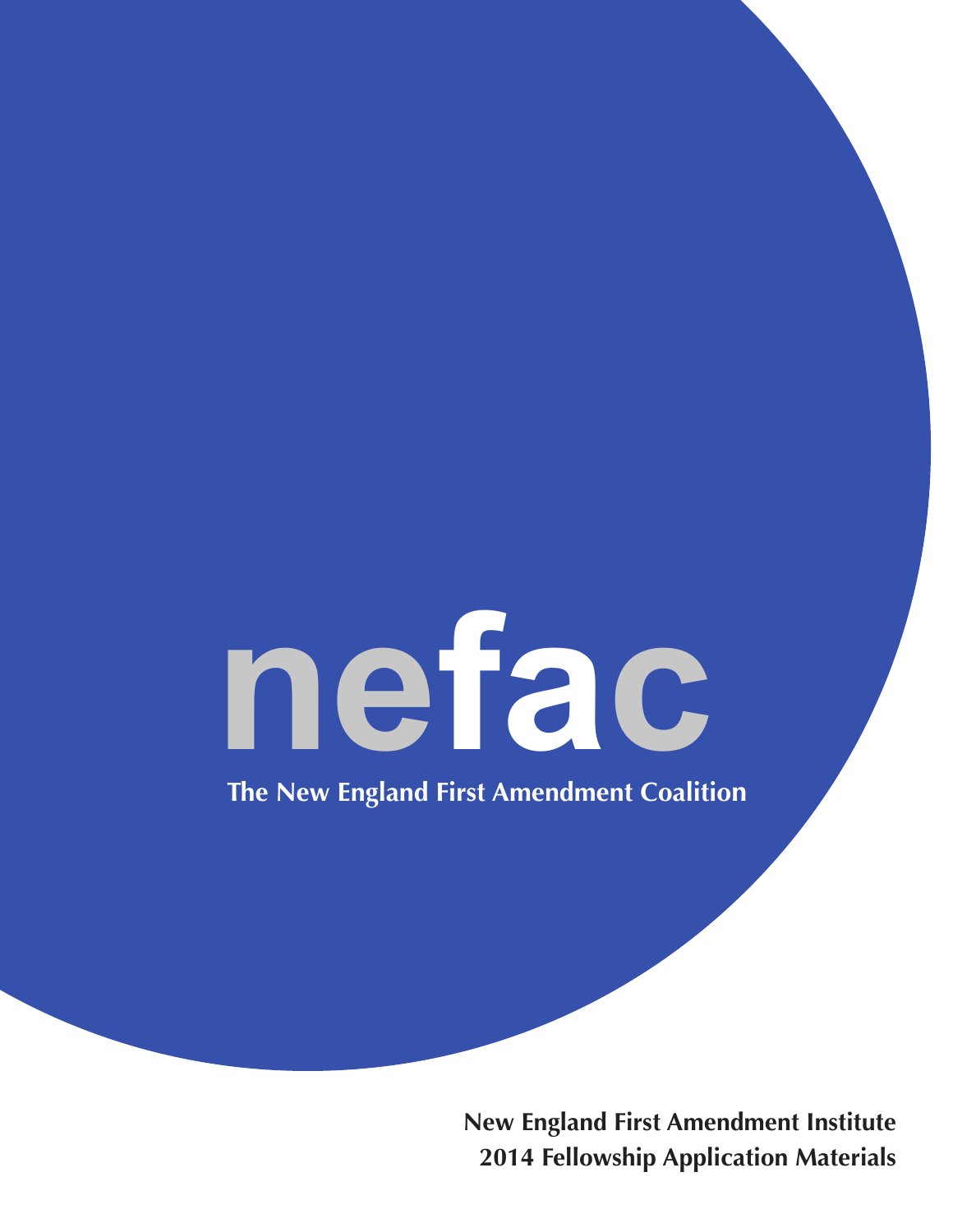

### **New England First Amendment Institute Fellowship Application Deadline October 3, 2014**

The New England First Amendment Institute will select 25 journalists — editors and reporters alike — to attend a three-day intensive training course on freedom of information laws and investigative techniques from Nov. 16-18 in Dedham, Massachusetts. To be eligible, an applicant must be a working journalist in print, digital or broadcast media in New England. The Institute is designed for both relatively new and veteran journalists, however, applicants should have at least two years of professional news reporting experience. Applicants currently working for a news organization must submit letters of recommendation from their current editors or supervisors, along with the application and required attachments. One additional recommendation from a former editor or supervisor is optional. Self-employed applicants may submit recommendations as described below. Broadcast journalists should submit their stories via links if possible, and on DVDs if not possible.

#### **Please fully answer the questions below on a separate sheet of paper, restating the question.**

(1) Describe why you would like to attend the New England First Amendment Institute. What do you hope to take away from the program? What do you hope to add to the program?

(2) Describe a problem you have encountered while investigating a story and how you reacted to it. Do you think attending the Institute might help you with similar difficulties in the future? If so, how?

(3) Describe what you believe is your best asset as a journalist. Please tell us what you feel has been your greatest success as a journalist.

(4) Tell us how you would spread the knowledge you gain at the Institute to others in your news organization.

(5) The Institute is designed for professional journalists with different levels of experience and who are committed to continue working in journalism after the Institute. What skills do you hope to acquire during the Institute to help your journalism career over the next several years?

#### **Required Attachments**

(1) Resume

(2) Recommendation from a current editor/supervisor or, if self-employed, a former or current editor of your freelance work. Please use the Recommendation Form included in this application.

(3) Portfolio of your three best investigative stories. If you have not done investigative work, please attach three news-based stories that represent your best effort.

Please submit your application, resume, portfolio and recommendation via email by October 3, 2014, to mail@nefirstamend*ment.org. If there is no acknowledgement from NEFAC, please confirm that your application has been received.*